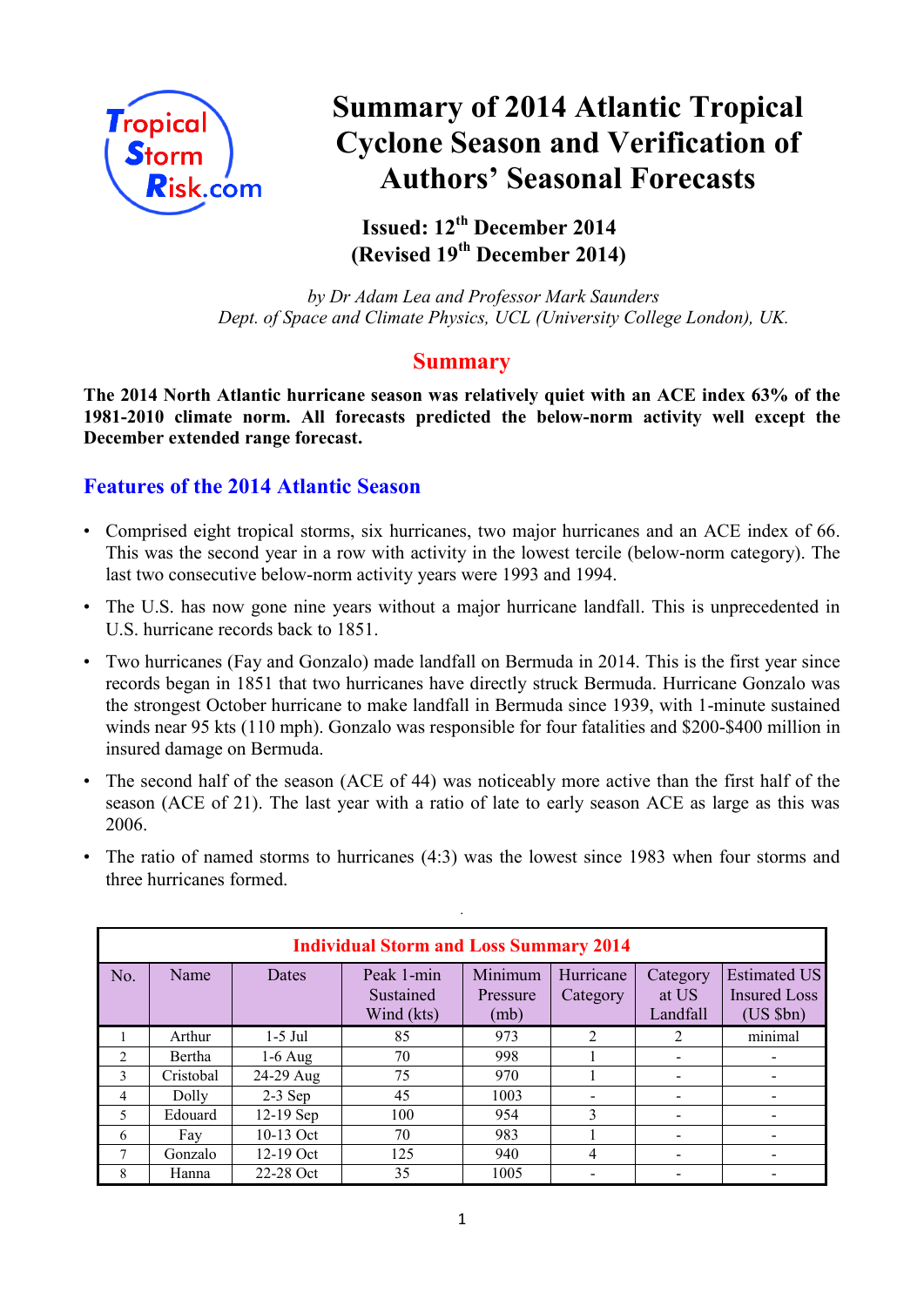## **Verification of Forecasts**

All forecasts performed well in 2014 except for the TSR December forecast which over-predicted activity. Forecast precision improved in general with proximity to the hurricane main season start on 1 st August.

CSU performed best for predicting the ACE index whilst TSR and the Met Office performed best for predicting hurricane numbers. All agencies over-predicted tropical storm numbers although the Institute of Meteorology, Cuba forecasts were closest overall. There were an unusually low number of named storms in 2014 relative to the overall activity, in contrast to 2013 in which the ACE index was approximately half that of 2014 but with five more named storms. The MDR, Caribbean and Gulf of Mexico hurricane activity was very well predicted overall with the ACE index predicted to within 8% at all leads and hurricane numbers predicted correctly at all leads except August.

U.S. landfalling activity was over-predicted, with just one hurricane and making landfall in 2014. During the past 20 years it is unusual to have a U.S. hurricane landfall with no additional tropical storm landfalls; the only other such instance was in 1997. All storms that developed in the Atlantic took a recurving track due to a strong and persistent mid-level trough near the U.S. East Coast which acted to steer storms away from the U.S. mainland. In addition, high vertical wind shear over the Caribbean Sea and Gulf of Mexico inhibited storm development in these regions and thus stormtracking towards the U.S. Gulf Coast.

| <b>Atlantic ACE Index and System Numbers 2014</b> |             |                     |                                    |                |                       |  |
|---------------------------------------------------|-------------|---------------------|------------------------------------|----------------|-----------------------|--|
|                                                   |             | <b>ACE</b><br>Index | Named<br>Tropical<br><b>Storms</b> | Hurricanes     | Intense<br>Hurricanes |  |
| Average Number $(\pm SD)$ (1981-2010)             |             | 104 ( $\pm 66$ )    | 12 $(\pm 5)$                       | $6(\pm 3)$     | 3(±2)                 |  |
| Actual Number 2014                                |             | 66                  | 8                                  | 6              | $\overline{2}$        |  |
|                                                   | 5 Aug 2014  | 70(.41)             | $12 (+3)$                          | $6(\pm 2)$     | $2 (+1)$              |  |
|                                                   | 4 Jul 2014  | 74 $(±45)$          | $12 (+3)$                          | 5(±2)          | $2 (+2)$              |  |
|                                                   | 5 Jun 2014  | 77 $(\pm 50)$       | 12 $(±4)$                          | $5(\pm 3)$     | $2 (+2)$              |  |
| TSR Forecasts $(\pm SD)$                          | 27 May 2014 | 73 $(\pm 53)$       | $12 (+4)$                          | 5(.43)         | $2 (+2)$              |  |
|                                                   | 7 Apr 2014  | $75 \ (\pm 57)$     | 12 $(±4)$                          | $5(\pm 3)$     | $2 (+2)$              |  |
|                                                   | 12 Dec 2013 | $106 (\pm 58)$      | 14 $(±4)$                          | $6(\pm 3)$     | 3(±2)                 |  |
|                                                   | 31 Jul 2014 | 65                  | 10                                 | 4              |                       |  |
| <b>CSU</b> Forecasts                              | 1 Jun 2014  | 65                  | 10                                 | 4              |                       |  |
|                                                   | 2 Jun 2014  | 65                  | 10                                 | $\overline{4}$ | 1                     |  |
|                                                   | 10 Apr 2014 | 55                  | 9                                  | 3              |                       |  |
| <b>NOAA</b> Forecasts                             | 7 Aug 2014  | 37-83               | $7 - 12$                           | $3-6$          | $0 - 2$               |  |
|                                                   | 22 May 2014 | 37-93               | $8 - 13$                           | $3-6$          | $1-2$                 |  |
| UK Met Office<br>Forecast                         | 22 May 2014 | 84 $(\pm 37)$       | $10 (\pm 3)$                       | $6(\pm 3)$     |                       |  |
| Institute of                                      | 1 Aug 2014  | -                   | 9                                  | 4              |                       |  |
| Meteorology, Cuba                                 | 4 May 2014  |                     | 9                                  | 4              |                       |  |

Lesser-Antilles landfalling activity was close to the long-term norm in 2014 and was slightly underpredicted, although all observed parameters fell within the forecast range.